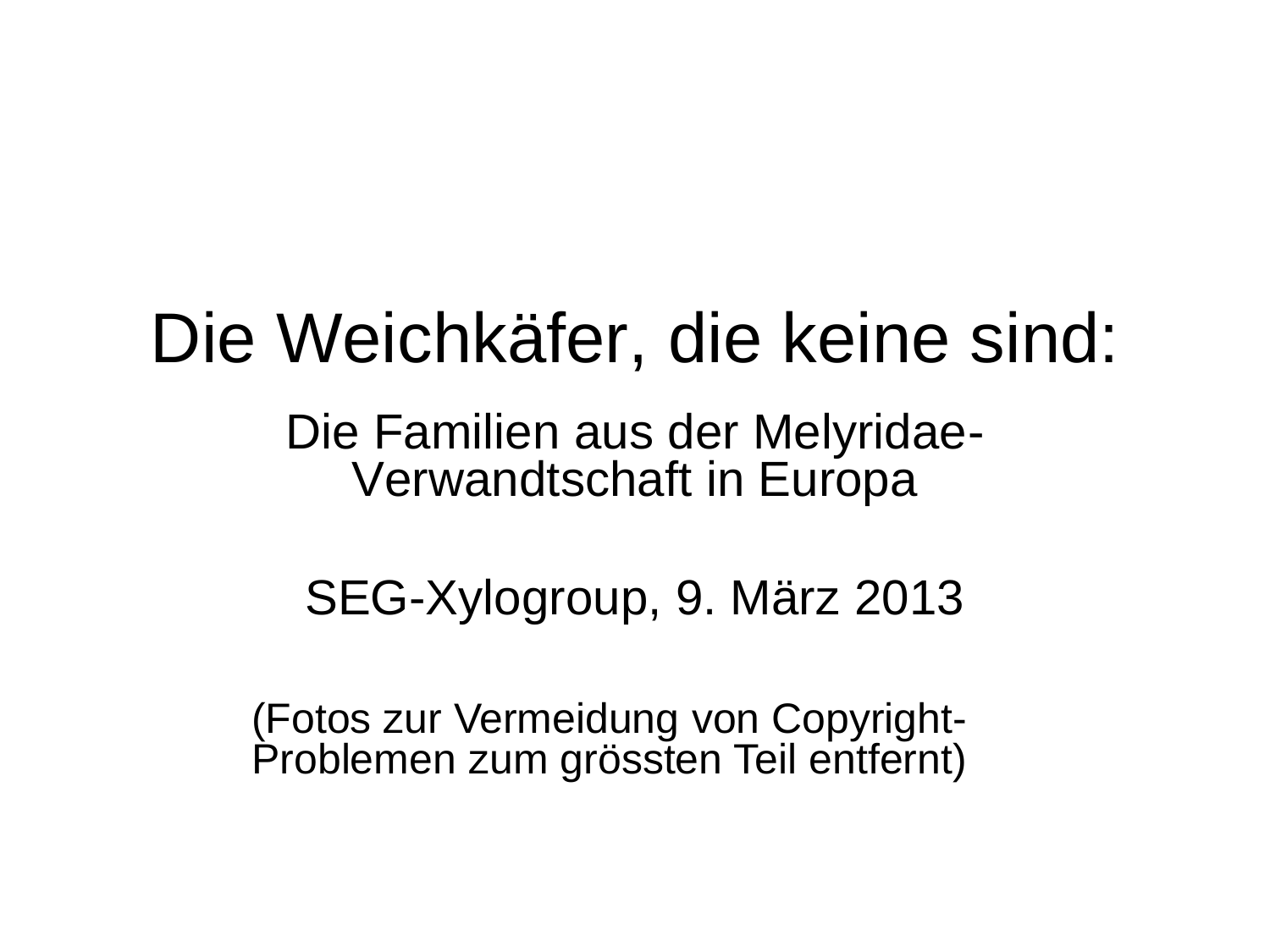## "Melyridae s.l."

- In der amerikanischen Literatur meist als eine Familie, **Melyridae**
- Aktuell 6 nahe verwandte Familien, 5 in Europa
- Melyridae  $s.l. =$  "soft-winged flower beetles"
- Malachiidae = "**Zipfelkäfer**"
- Dasytidae = "Grasweichkäfer", "Wollhaarkäfer"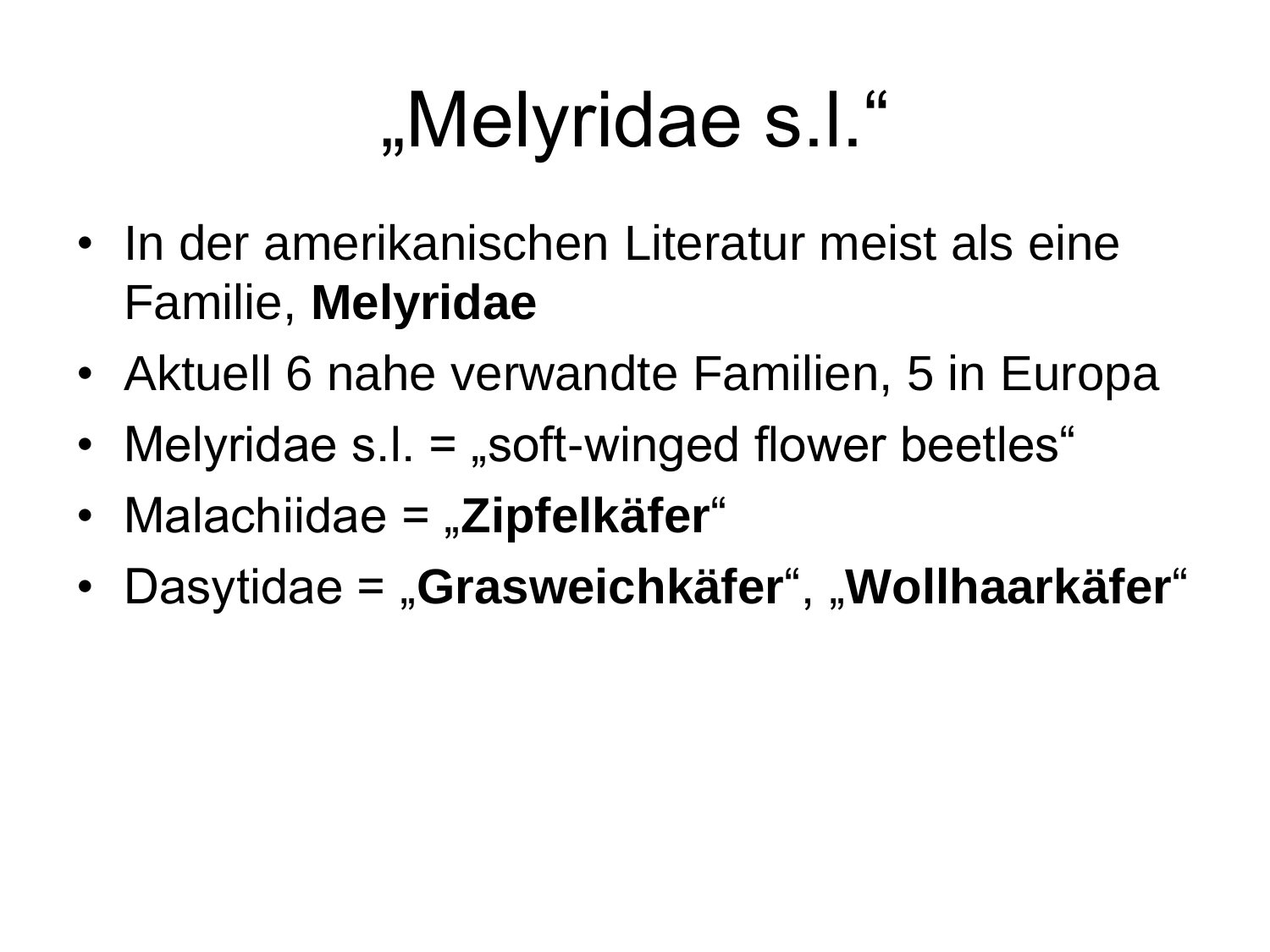## Warum "Weichkäfer"?

- "Malacodermata" (Latreille, 1802)
	- Weiche (schwach sklerotisierte) Cuticula
	- Pentamere Tarsen (5-5-5)
	- Enthält: Cantharidae, Lampyridae, Drilidae, Lycidae, Malachiidae, Melyridae, Dasytidae + einige kleinere Familien
	- Nach Reitter (Fauna Germanica) alles eine Familie: **Cantharidae**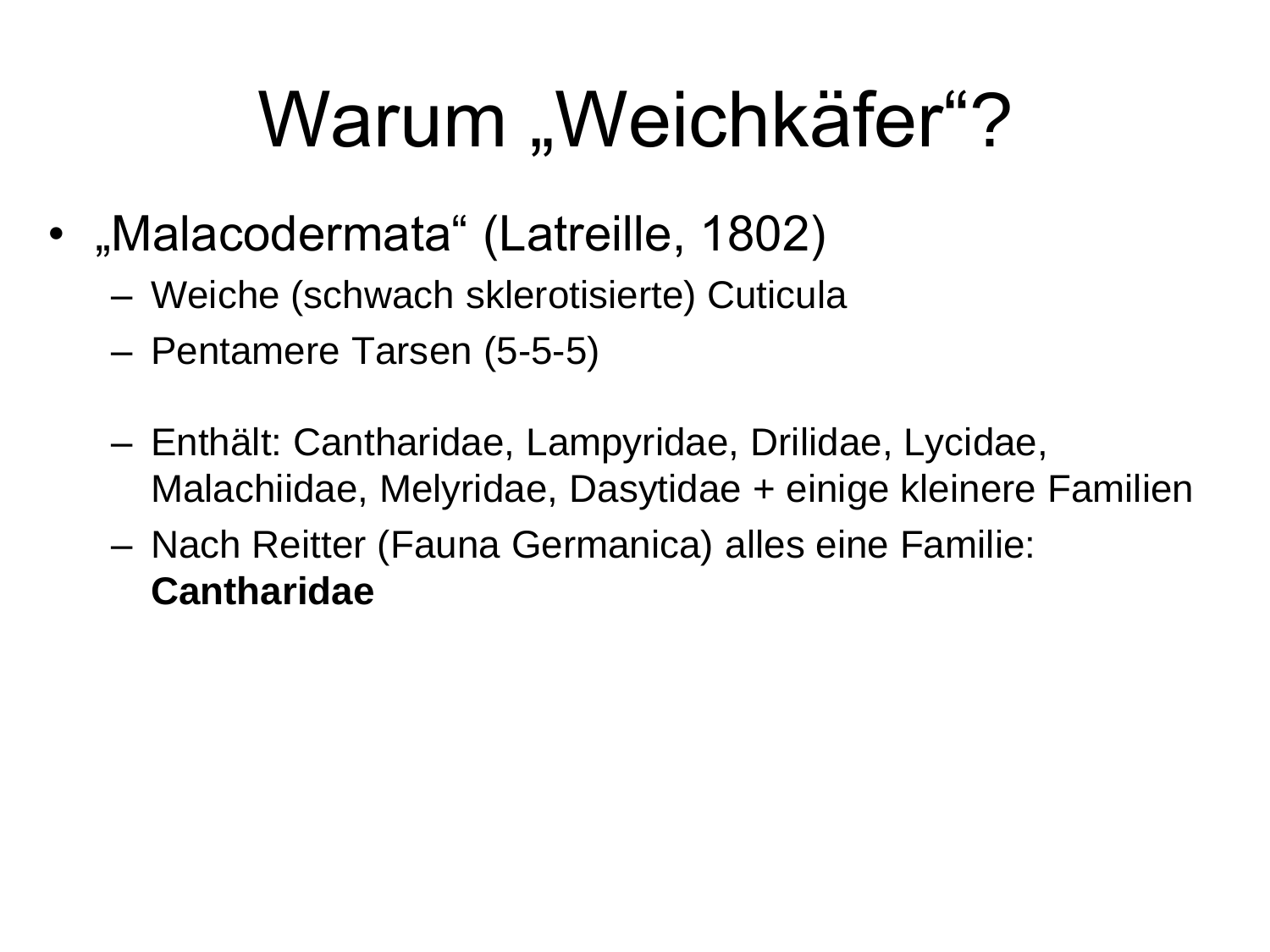# Warum "Weichkäfer"?

- Ökologische Gemeinsamkeiten
	- Kurzlebige Imagines
	- Räuberische, sehr flinke Larven
	- Adulte meist Blütenbesucher
	- Oft chemische Abwehrstoffe

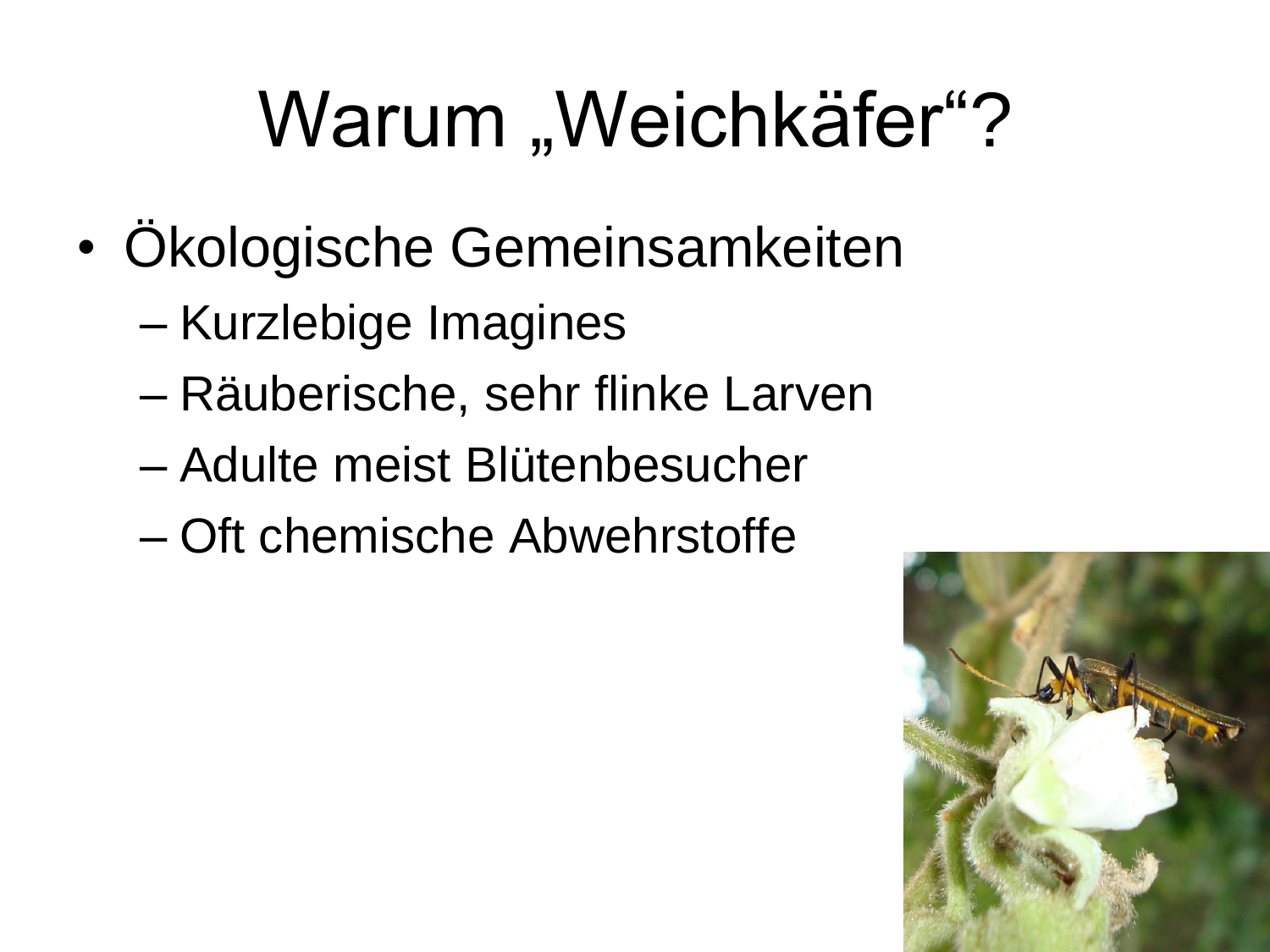## Warum keine Weichkäfer?

#### **Cleroidea** vs. **Elateroidea**

- Böving & Craighead, 1931: "The principal larval forms of Coleoptera"
- Crowson, 1955/1964: Genital-**Morphologie**
- Lawrence, 1988: "Cantharoidea" sind Teil der Elateroidea
- Hunt & al. 2007: DNA-Phylogenie

Cantharidae Malachiidae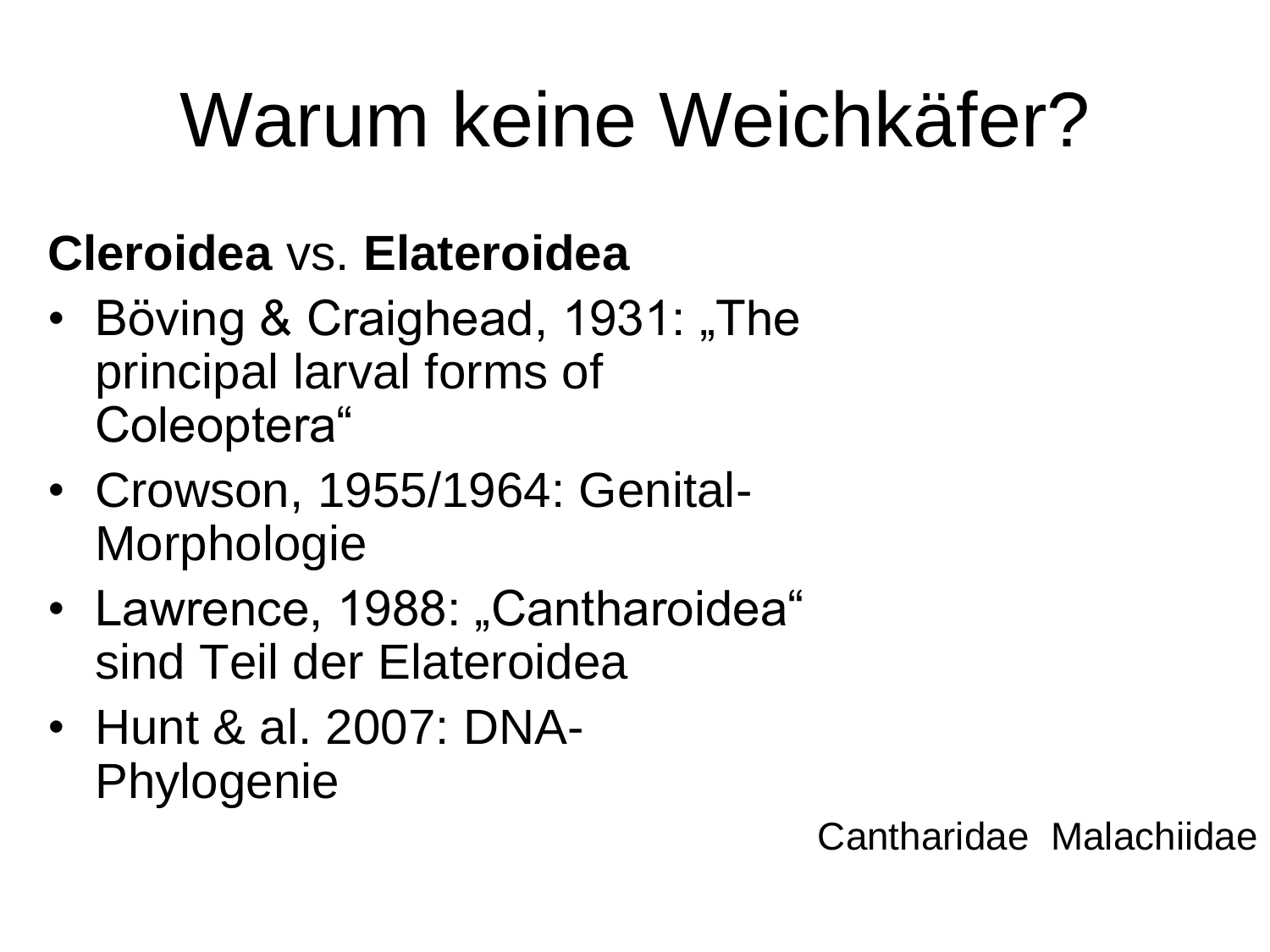## **Systematik**

- Cleroidea ("Buntkäfer-Verwandte")
	- **Trogossitidae** & Phloiophilus
	- "Cleridae-clade"
		- Cleridae, Thanerocleridae
	- "Melyridae-clade"
		- Rhadalidae
		- Prionoceridae
		- Dasytidae
		- Melyridae
		- Malachiidae



"Stammbaum" nach Bocakova & al., 2012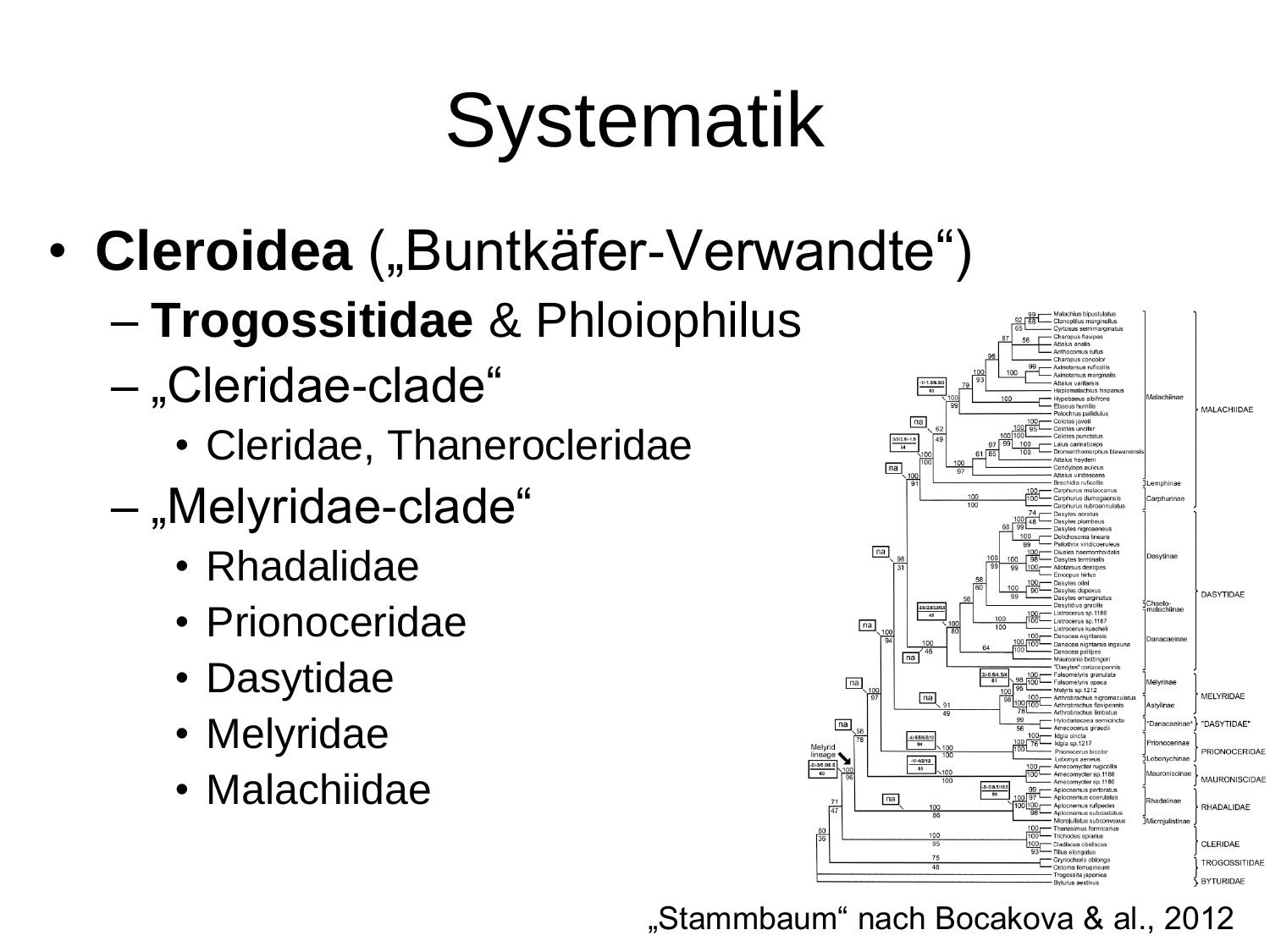#### Lebensweise

- Larven
	- langlebig
	- räuberisch im Holz und unter Borke
	- manchmal in der Bodenstreu oder auf Vegetation
	- aktiv v.A. bei Regen
- Adulte
	- meist sehr kurzlebig
	- Blütenbesucher, Pollenfresser
	- z.T. räuberisch?
	- tagaktiv auf Vegetation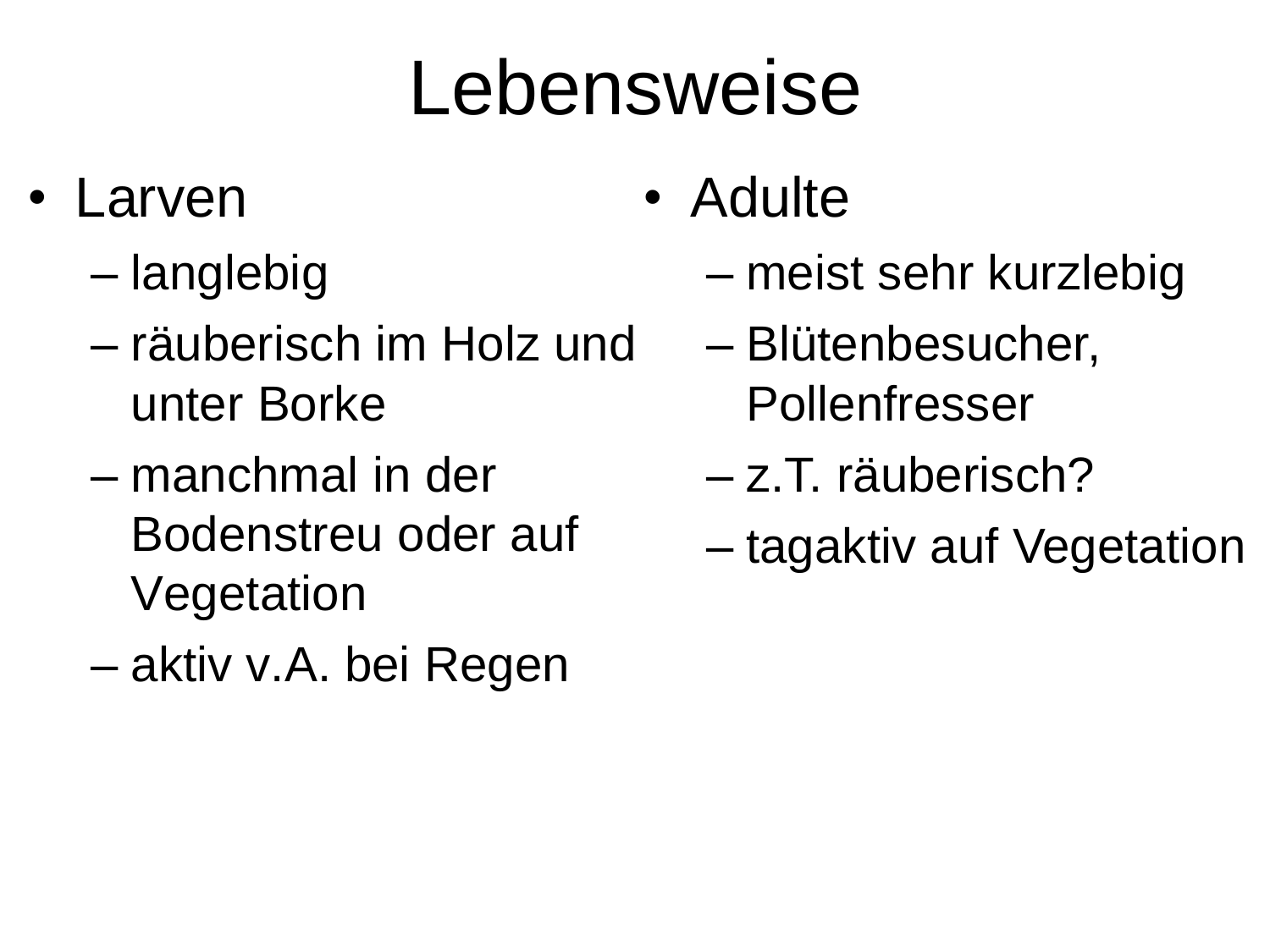#### Familie Rhadalidae

- Merkmale
	- deutliche Epipleuren
	- oft Klauen mit Membran-Lappen
	- 3-6 mm
- Weltweit: ca. 300 Arten
- Europa: 85 Arten
- CH: 9 Arten
- Gattungen: *Aplocnemus*, *Trichoceble*, meist mediterran
- Bis 2012 Teil der Dasytidae!

*Aplocnemus nigricornis Trichoceble floralis*

> Literatur: Constantin & Liberti, 2011 Bocakova & al., 2012 Allenspach & Wittmer, 1979 www.faunaeur.org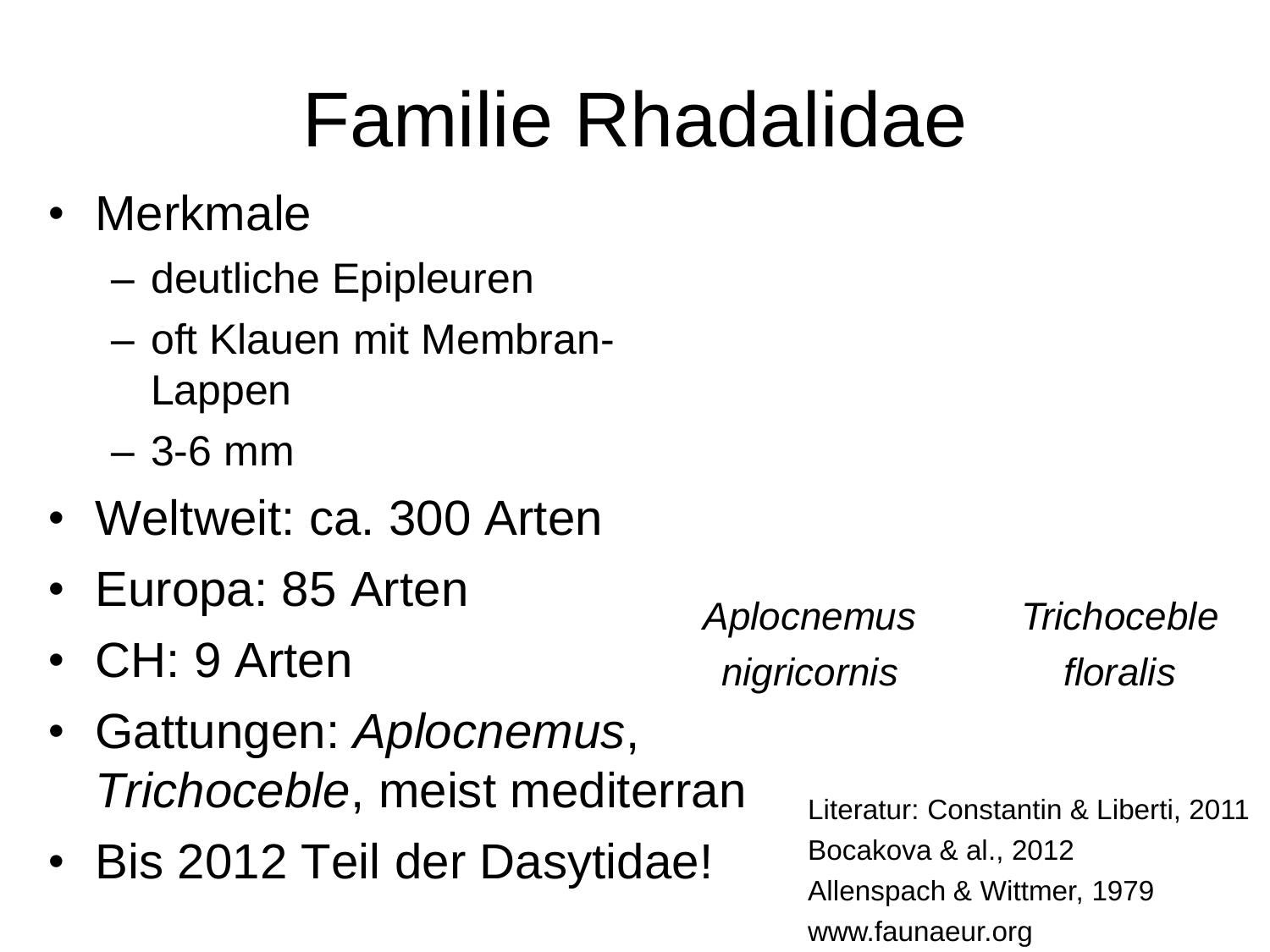#### Familie Rhadalidae

- Liste der Schweizer Arten
	- *Aplocnemus alpestris* Kiesenwetter, 1861
	- *Aplocnemus chalconatus* (Germar, 1817) (nur TI + Poschiavo)
	- *Aplocnemus impressus* (Marsham, 1802)
	- *Aplocnemus integer* Baudi di Selve, 1873 (nur TI)
	- *Aplocnemus nigricornis* (Fabricius, 1792)
	- *Aplocnemus tarsalis* (Sahlberg, 1822)
	- *Aplocnemus virens* (Suffrian, 1843)
	- *Trichoceble floralis* (Olivier, 1790) (nur VS + GR)
	- *Trichoceble memnonia* Kiesenwetter, 1861 (nur VS + TI)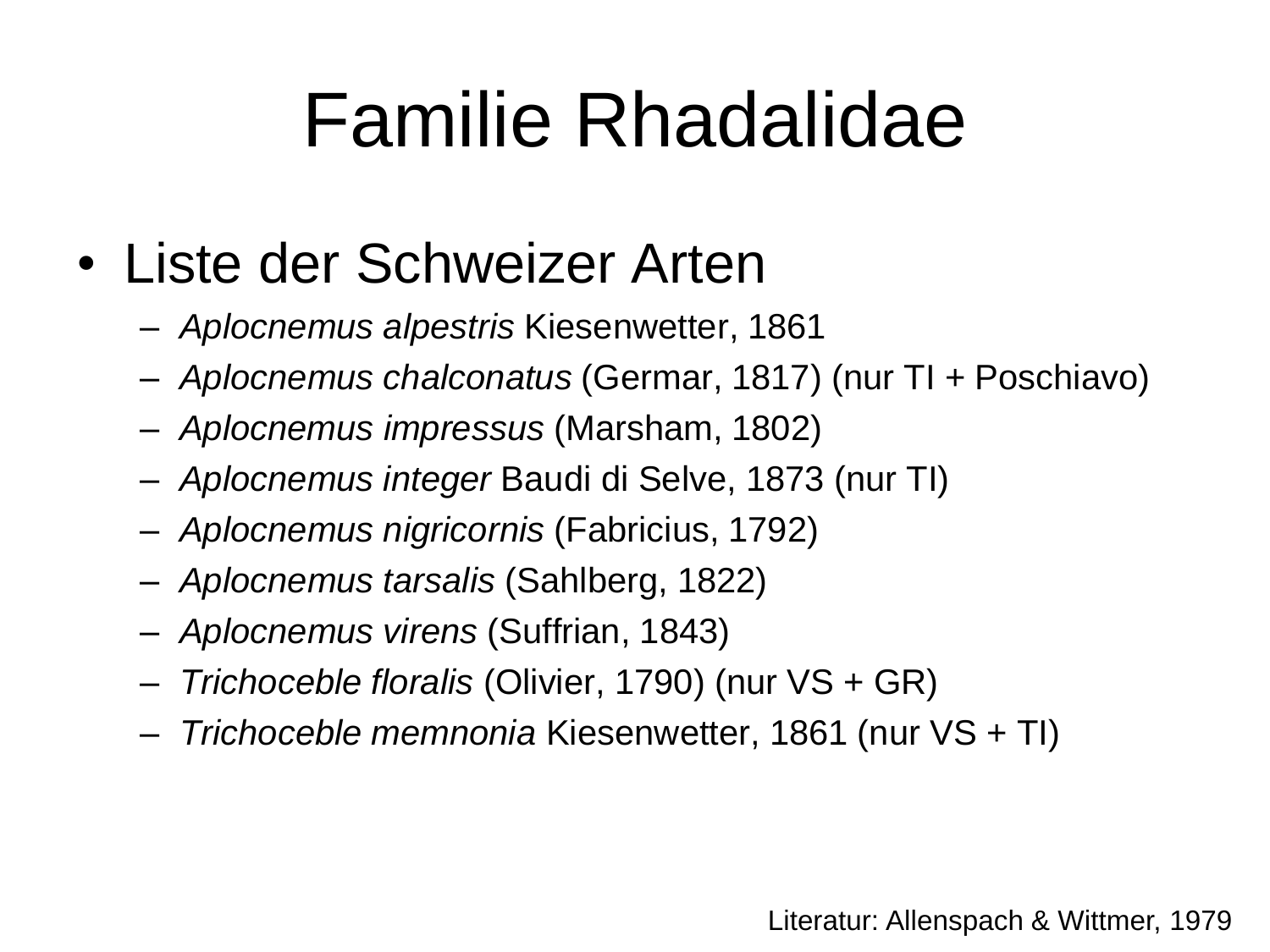### Familie Prionoceridae

- Merkmale
	- Männchen mit Tarsalkamm
	- oft Klauen mit Membran-Lappen (nur Lobonychinae!)
	- 4.5-7 mm (in Europa)
- Weltweit: ca. 150 Arten
- Europa: 1-2 Arten
- CH: 0 Arten
- Gattung: *Lobonyx*, in Europa nur W-mediterran



*Lobonyx aeneus*

*Lobonyx gracilis*

Literatur: Bahillo de la Puebla & Lopez-Colon, 2003 Gourves, 2005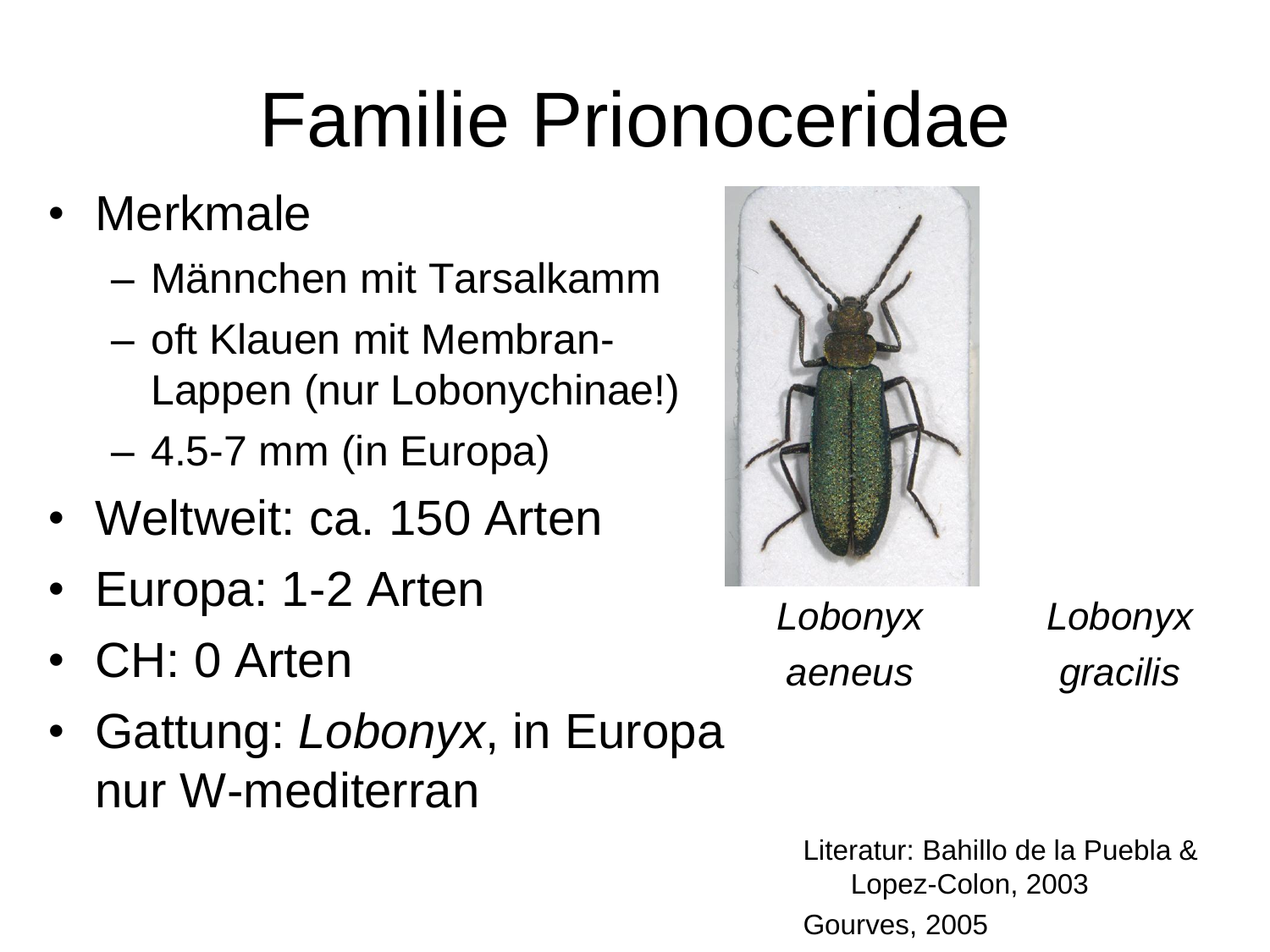## Familie Melyridae (s.str.)

- Merkmale
	- Sehr kurze Antennen
	- Stark skupturiert (Elytren meist mit deutlichen Rippen)
	- 3.5-10 mm (in Europa)
- Weltweit: ca. 300 Arten
- Europa: 12 Arten
- CH: 0 Arten
- Gattungen: *Melyris, Falsomelyris, Anthodromius, Cerallus*
- in Europa nur mediterran



*Melyris sp. Falsomelyris granulata*

> Literatur: Champion, 1919 www.faunaeur.org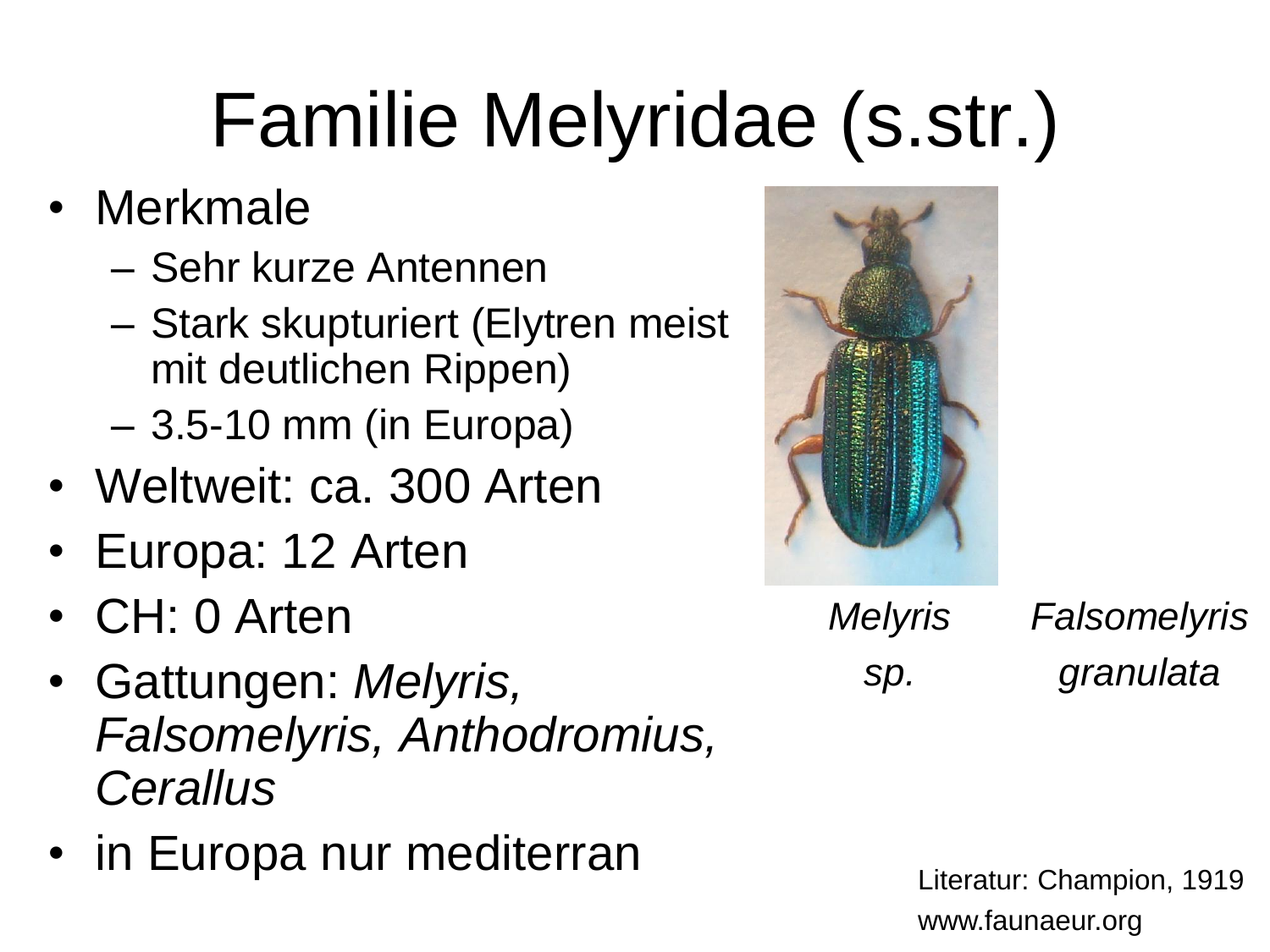# Familie Dasytidae

- Merkmale
	- Ohne Epipleuren, Excitatoren, Tarsalkämme
	- Dorsal stark beborstet
	- 2-14 mm, meist 3.5 7
- Weltweit: ca. 1000 Arten
- Europa: 300 Arten
- CH: 23 Arten
- Gattungen: *Enicopus*, *Divales*, *Danacea, Dasytes, Psilothrix, Dolichosoma*, *Dasytidius* etc.
- mehrheitlich mediterran

*Dasytes caeruleus*

*Danacea pallipes*

Literatur: Constantin & Liberti, 2011 Allenspach & Wittmer, 1979 www.faunaeur.org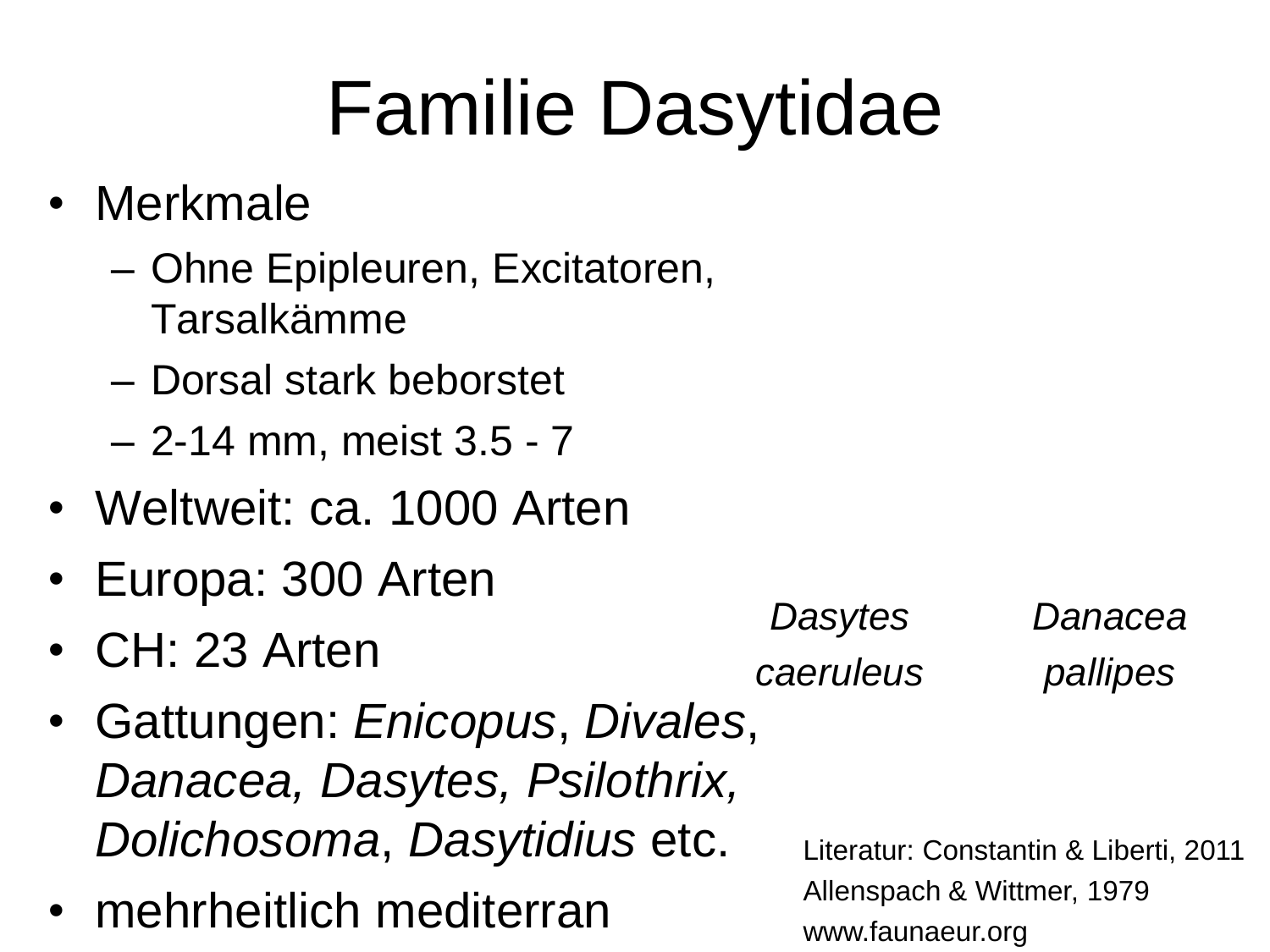## Familie Dasytidae

- Liste der Schweizer Arten DANACEINAE*:*
	- *Danacea ambigua* Mulsant & Rey, 1868
	- *Danacea denticollis* Baudi di Selve, 1861 (nur TI)
	- [*Danacea marginata (*Küster, 1851) (Val Müstair?)]
	- *Danacea montivaga* Mulsant & Rey, 1868 (nur VS)
	- *Danacea nigritarsis* (Küster, 1850)
	- *Danacea pallipes* (Panzer, 1793) DASYTINAE:
	- *Enicopus pilosus* (Scopoli, 1763)
	- *Divales bipustulatus* (Fabricius, 1781)
	- *Dolichosoma lineare* (Rossi, 1794)
	- *Psilothrix viridicoeruleus* (Geoffroy, 1785) (GE, VD, VS, TI)
- *Dasytes aeratus* Stephens, 1830
- *Dasytes alpigradus* Kiesenwetter, 1863
- *Dasytes caeruleus* (DeGeer, 1774)
- *Dasytes fusculus* (Illiger, 1801)
	- *Dasytes gonocerus* Mulsant & Rey, 1868
	- *Dasytes lombardus* Fiori, 1909 (nur TI)
	- *Dasytes niger* (Linnaeus, 1761)
	- *Dasytes nigrocyaneus* Mulsant & Rey, 1868
	- *Dasytes obscurus* Gyllenhal, 1813
	- *Dasytes plumbeus* (Müller, 1776)
	- *Dasytes subaeneus* Schönherr, 1817
	- *Dasytes subalpinus* Baudi di Selve, 1873
	- *Dasytes thoracicus* Mulsant & Rey, 1868 (nur TI)
		- *Dasytes virens* (Marsham, 1802) Literatur: Allenspach & Wittmer, 1979 Liberti & Focarile, 2005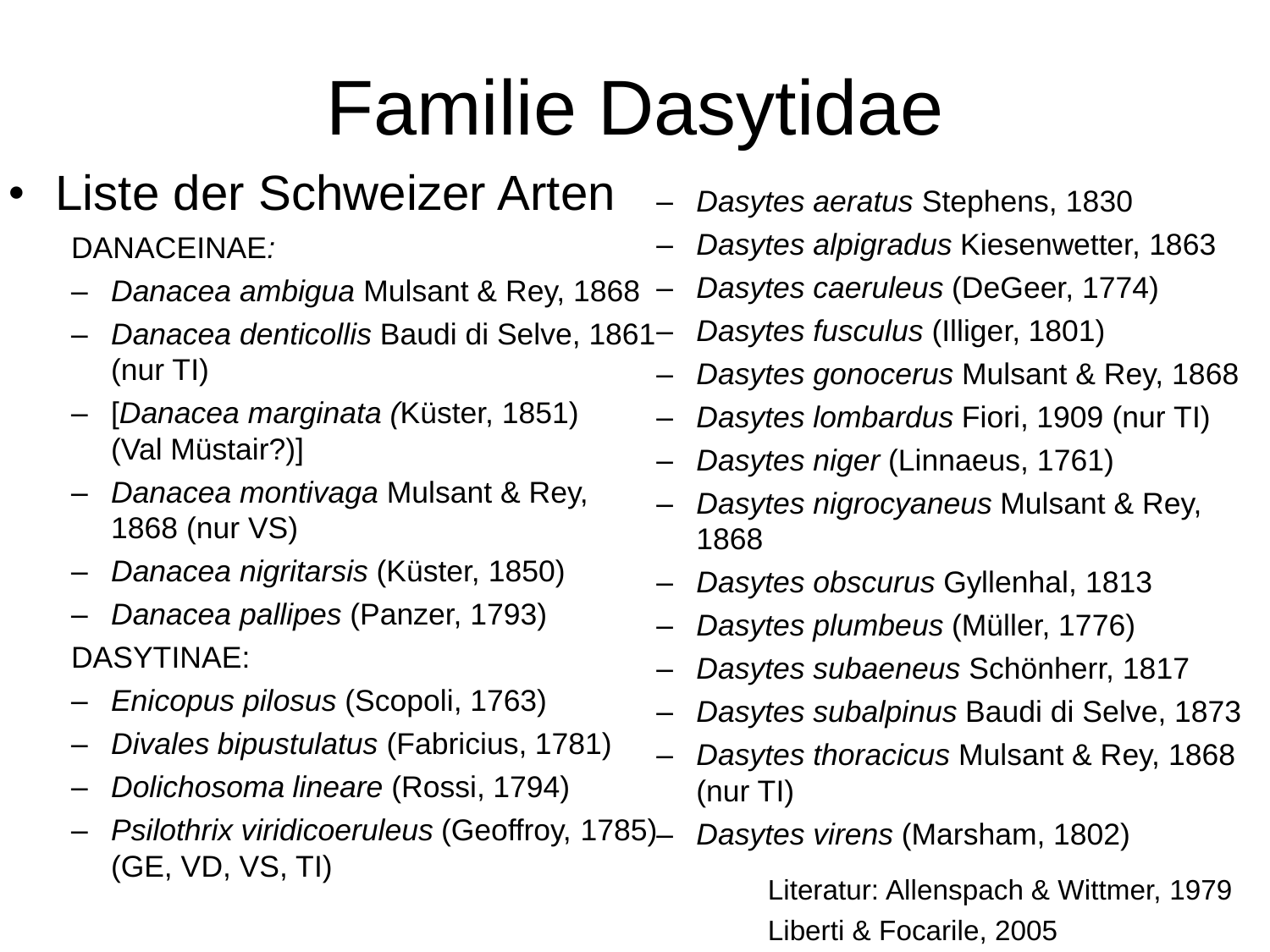## Familie Malachiidae

- Merkmale
	- Ausstülpbare Membran-Säcke
	- Starker Geschlechtsdimorphismus, Männchen mit Excitatoren
	- $-1-10$  mm
- Weltweit: ca. 4000 Arten
- Europa: ca. 260 Arten
- CH: 52 Arten
- Gattungen: *Malachius, Ebaeus, Anthocomus, Troglops, Cyrtosus, Hypebaeus, Attalus* etc. etc.

*Malachius bipustulatus Anthocomus equestris*

> Literatur: Evers in FHL, 1979 Allenspach & Wittmer, 1979 www.faunaeur.org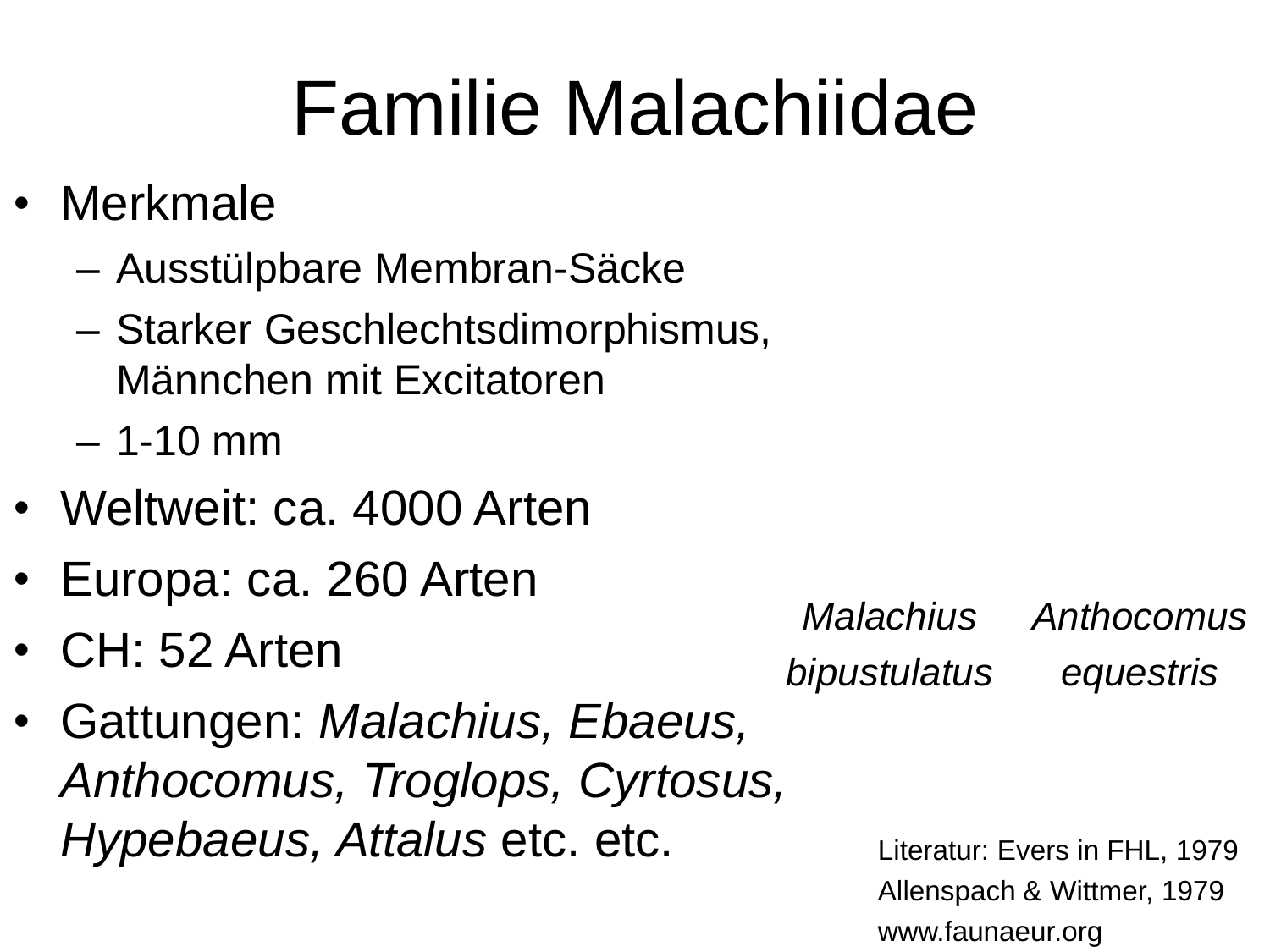# Familie Malachiidae

#### Liste der Schweizer Arten

Tribus Troglopini

- *Troglops albicans* (Linnaeus, 1767)
- *Troglops cephalotes* (Olivier, 1790)
- *Troglops silo* Erichson, 1840

Tribus Ebaeini

- *Anthocomus equestris* (Fabricius, 1781)
- *Anthocomus fasciatus* (Linnaeus, 1758)
- *Anthocomus humeralis* Morawitz, 1862
- *Anthocomus rufus* (Herbst, 1784)
- *Charopus concolor* (Fabricius, 1801)
- *Charopus docilis* Kiesenwetter, 1851
- *Charopus flavipes* (Paykull, 1798)
- *Charopus madidus* Kiesenwetter, 1863 (nur TI)
- *Charopus pallipes* (Olivier,1790) (nur GR)
- *Ebaeus appendiculatus* Erichson, 1840 (nur VS, GR)
- *Ebaeus ater* Kiesenwetter, 1863 (nur GE, GR)
- *Ebaeus battonii* Pardo Alcaide, 1962 (nur VS, TI, GR)
- *Ebaeus flavicornis* Erichson, 1840 (nur SZ, ZH)
- *Ebaeus gibbus (*Drapiez, 1819) (nur TI)
- *Ebaeus pedicularius* (Linnaeus, 1758)
- *Ebaeus thoracicus* (Geoffroy, 1785)
- *Hypebaeus albifrons* (Fabricius, 1775) (nur GE, VD, VS)
- *Hypebaeus flavicollis* (Erichson, 1840) (nur VS)
- *Hypebaeus flavipes* (Fabricius, 1787)
	- *Nepachys cardiacae* (Linnaeus, 1761)

Literatur: Allenspach & Wittmer, 1979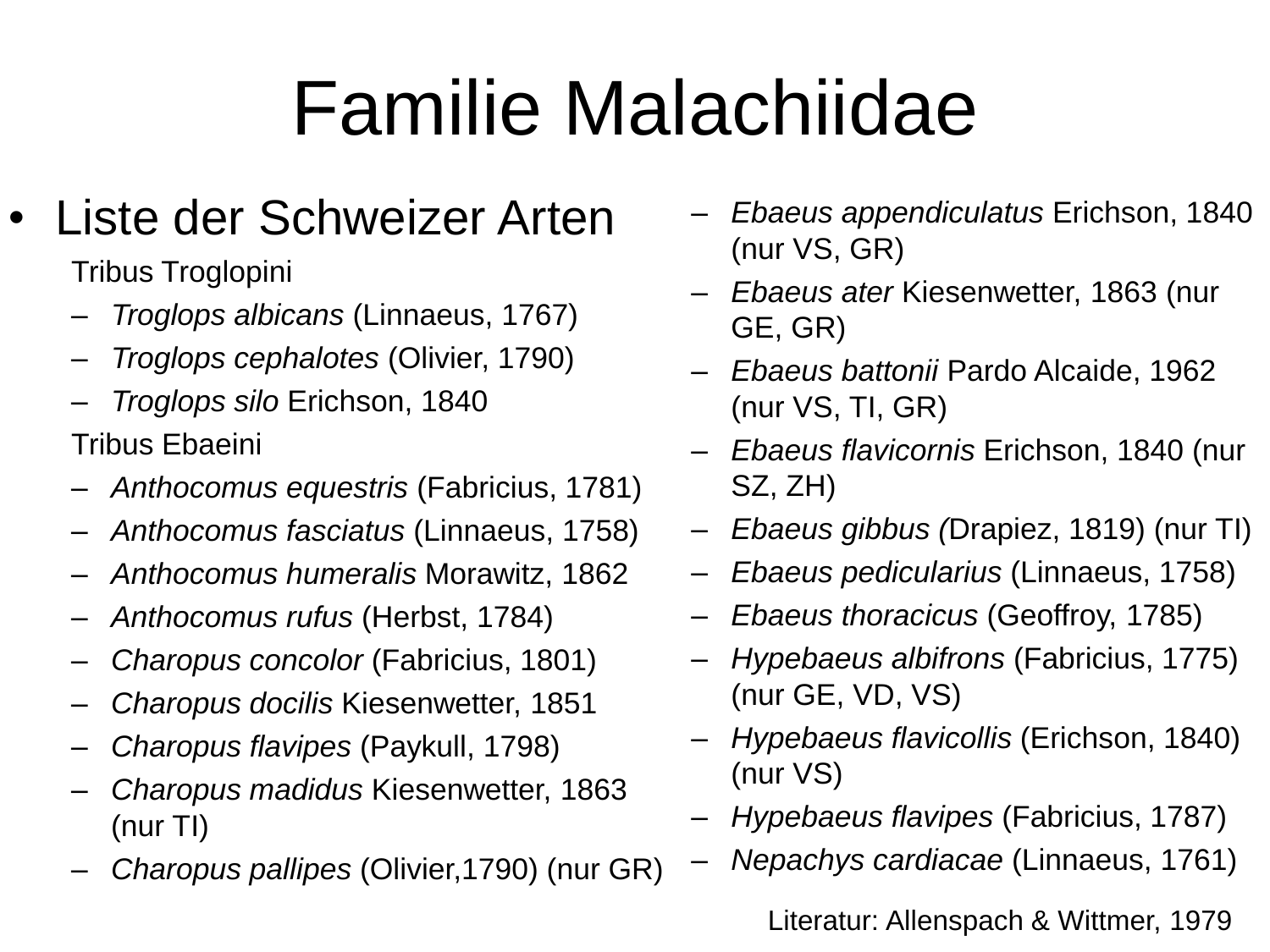# Familie Malachiidae

Tribus Attalini

- *Sphinginus lobatus* (Olivier, 1790)
- *Sphinginus coarctatus (*Erichson, 1840) (nur TI)
- *Attalus alpinus* (Giraud, 1852) (nur VS, GR)
- *Attalus amictus* (Erichson, 1840)
- *Attalus analis* (Panzer, 1798)
- *Attalus cyaneus* (Fabricius, 1787)
- *Attalus minimus* (Rossi, 1790) (nur TI, GR) Tribus Malachiini
- *Anthomalachius spinosus* (Erichson, 1840)
- *Axinotarsus marginalis (*Castelnau, 1840)
- *Axinotarsus pulicarius* (Fabricius, 1777)
- *Axinotarsus ruficollis* (Olivier, 1790)
- *Cerapheles terminatus* (Ménétries, 1832)
- *Ceratistes dilaticornis* (Germar, 1824)

Literatur: Allenspach & Wittmer, 1979

- *Clanoptilus affinis* (Ménétries, 1832)
- *Clanoptilus barnevillei* (Puton, 1865) (nur VS, GR)
- *Clanoptilus elegans* (Olivier, 1790)
- *Clanoptilus emarginatus* (Krauss, 1902) (nur VS, TI, GR)
- *Clanoptilus geniculatus* (Germar, 1824)
- *Clanoptilus marginellus* (Olivier, 1790)
- *Clanoptilus rufus* (Olivier, 1790)
- *Clanoptilus spinipennis* (Germar, 1824)
- *Cordylepherus viridis* (Fabricius, 1787)
- *Cyrtosus ovalis* (Castelnau, 1836)
- *Malachius aeneus* (Linnaeus, 1758)
- *Malachius bipustulatus* (Linnaeus, 1758)
- *Malachius rubidus* Erichson, 1840
- *Malachius scutellaris* Erichson, 1840
- *Micrinus heteromorphus* (Abeille, 1869)
- *Micrinus inornatus* (Küster, 1846)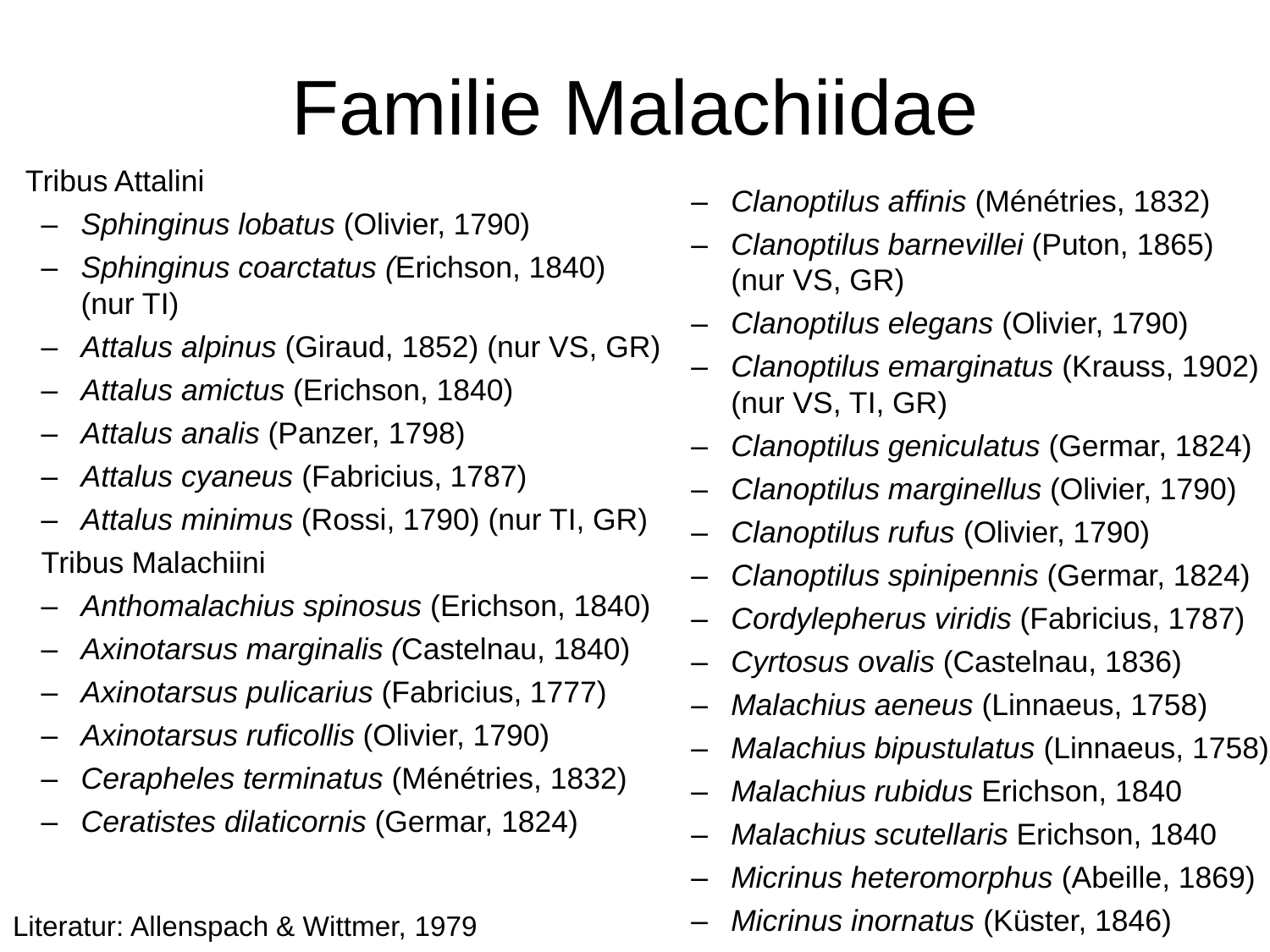# Gefährdung in der Schweiz?

- Bisher schlechte Datenlage!
- Faunistik: Allenspach & Wittmer, 1979
- Ökologie vieler Arten kaum oder gar nicht bekannt
- Viele Arten nur am Südrand (VS, TI, Val Poschiavo)
- Viele Arten "sehr selten" (v.A. Malachiidae)

*Ebaeus flavicornis*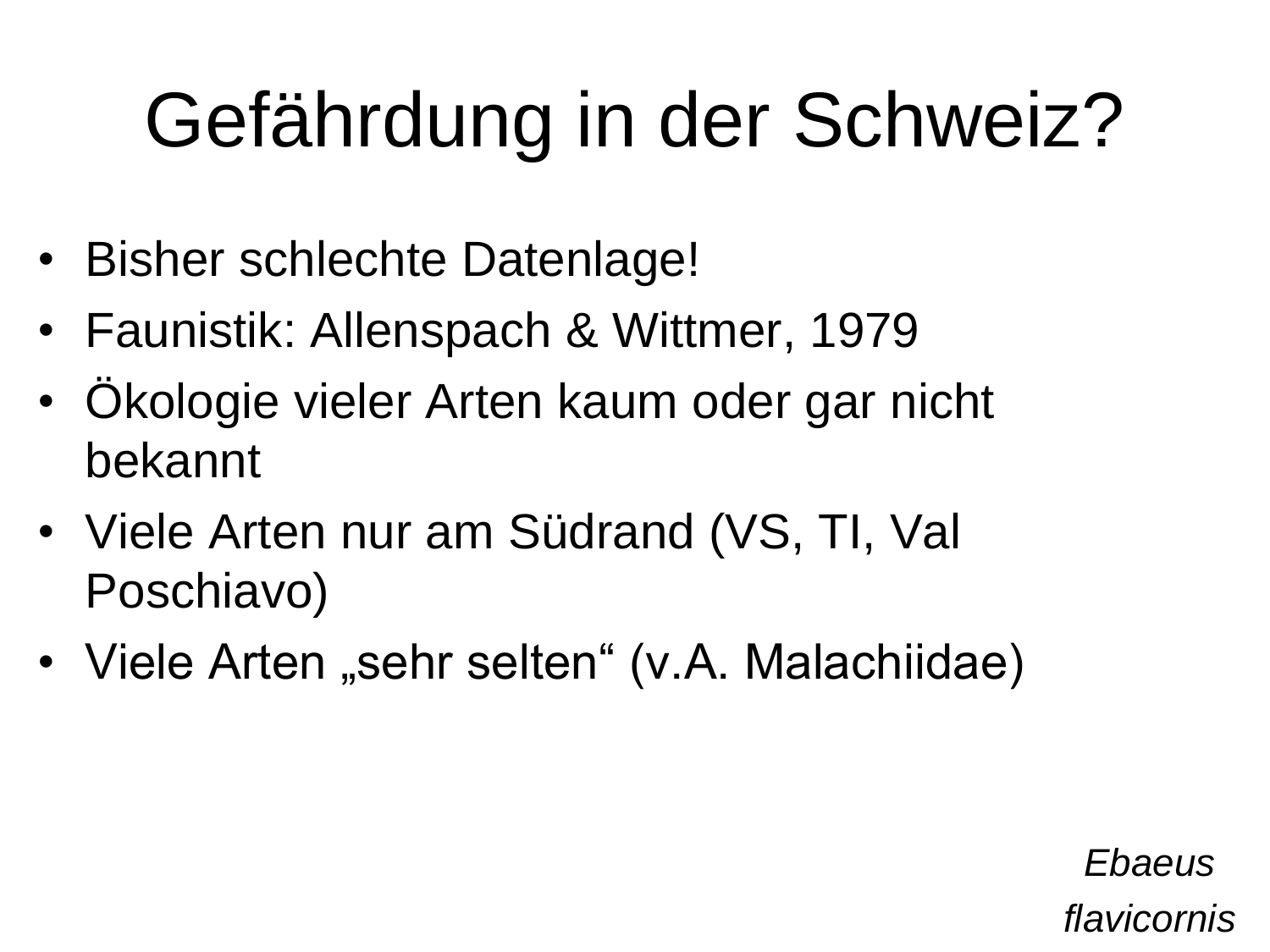#### Spezielle Lebensräume

- Ruderalstellen + Trockenwiesen
	- *Enicopus pilosus*
	- *Danacea* spp.
	- viele Malachiidae



- Schilfgürtel der **Feuchtgebiete** 
	- *Anthocomus rufus*
	- *Cerapheles terminatus*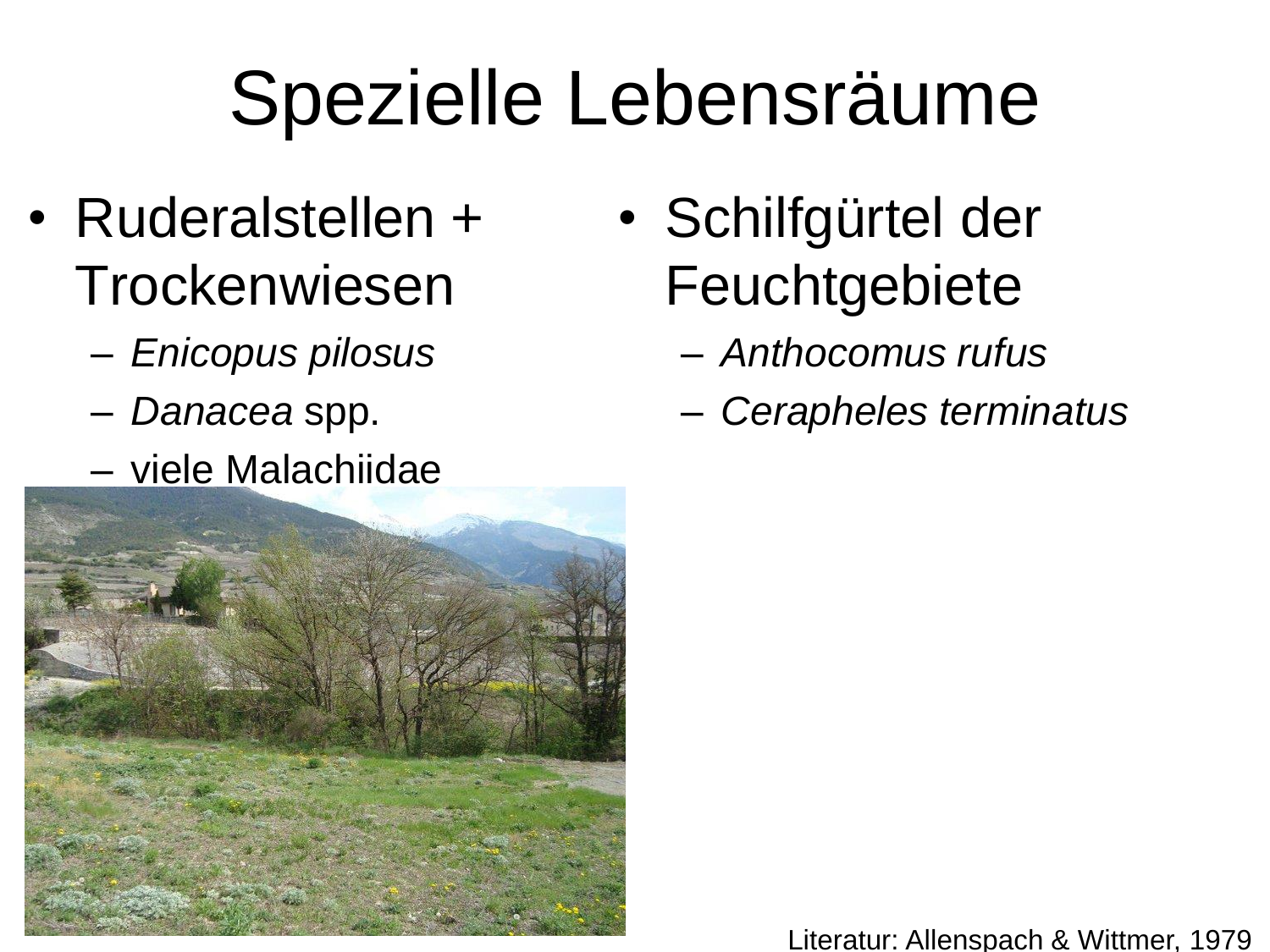#### Spezielle Lebensräume

- Alpine Magerwiesen
	- *Aplocnemus alpestris*
	- *Dasytes gonocerus*
	- *Dasytes alpigradus*
	- *Attalus alpinus*

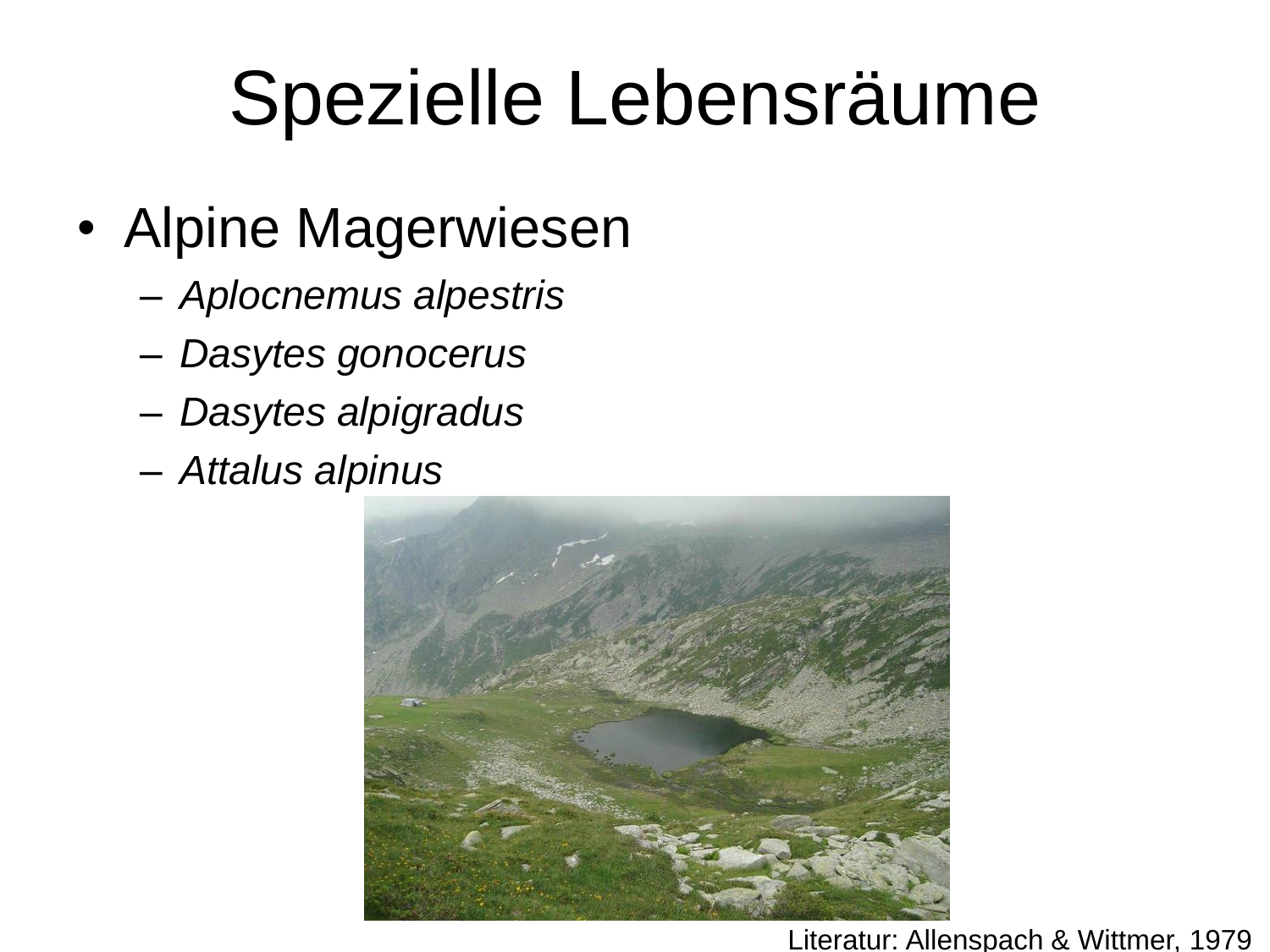#### Literatur I

- Allenspach, V. & Wittmer, W. (1979): Coleoptera 4: Cantharoidea, Cleroidea, Lymexylonoidea. Insecta Helvetica, Catalogus. SEG, Zürich. 139 pp.
- Bahillo de la Puebla, P. & López Colón, J. I. (2003): La familia Prionoceridae Lacordaire, 1857 en la península Ibérica (Coleoptera: Cleroidea). Boletin S.E.A, 33: 161-165.
- Bocakova, M., Constantin, R. & Bocak L. (2012): Molecular phylogenetics of the melyrid lineage (Coleoptera: Cleroidea). Cladistics 27: 1-13.
- Böving, A.G. & Craighead, F.C. (1931): An illustrated synopsis of the principal larval forms of the order Coleoptera. Entomologica Americana 11 : 1-351.
- Champion, G.A. (1919): Notes on the African and Asiatic Species of Melyris Fab. (sensu lato), with an Account on their Sexual Characters. Annals and Magazine of Natural History, Ser. 9, Vol. 6: pp. 157-219.
- Constantin, R. & Liberti, G. (2011): Coléoptères Dasytidae de France. Musée des Confluences, Lyon. 144 pp.
- Crowson, R. A. (1955): The natural classification of the families of Coleoptera. Middlesex, E. W. Chasey Ltd. 214 pp.
- Crowson, R. A. (1964): A review of the classification of Cleroidea (Coleoptera), with descriptions of two new genera of Peltidae and of several new larval types. Transactions of the Royal entomological Society of London, 116, 12 (22nd December 1964): 275-327.